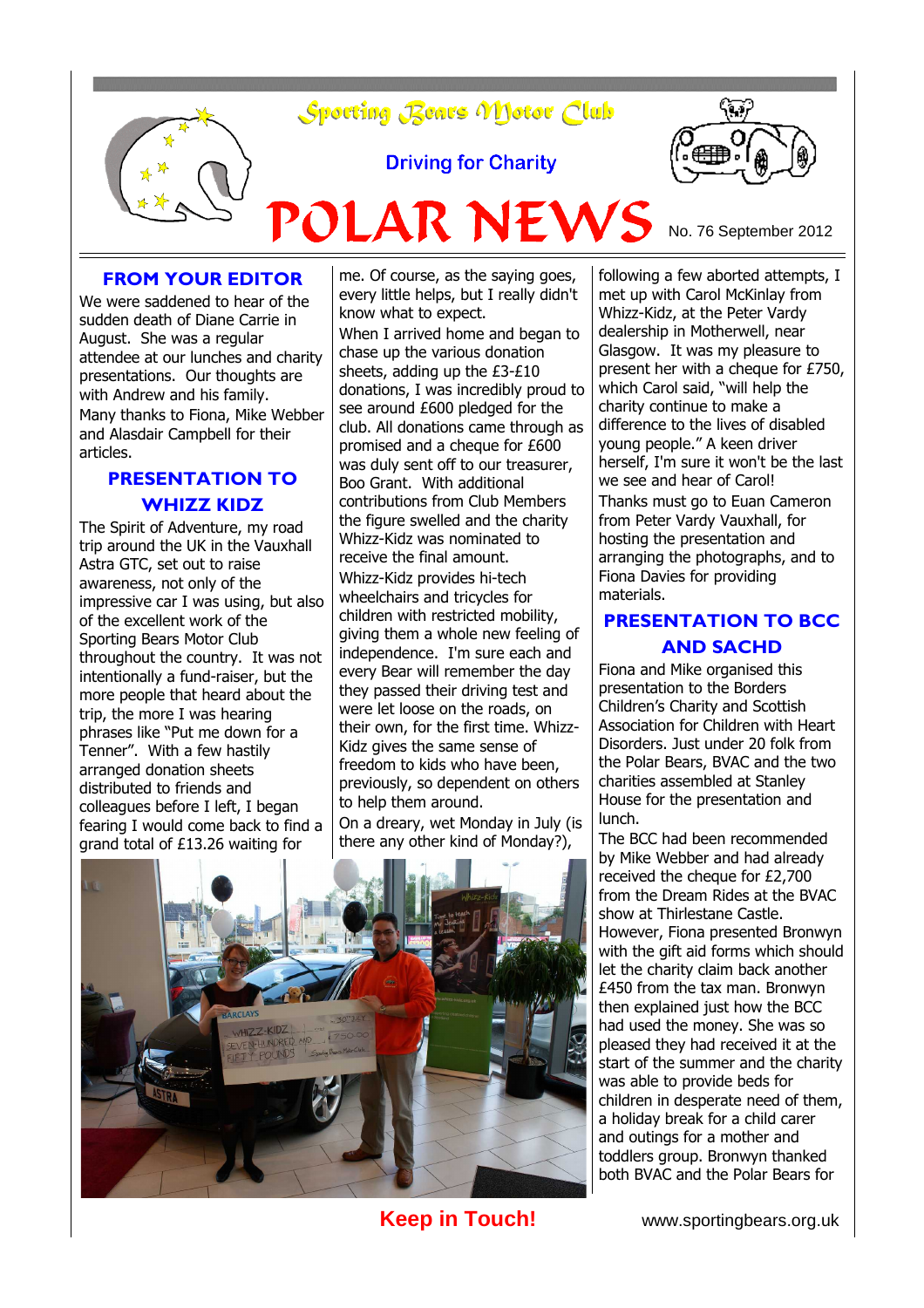

raising the money and assured everyone that all the money gets spent on the needy children. Mary Jane Ferris then presented a cheque for £350 to Roddy for SACHD. This was the money from their Lammermuir Lope and Coldingham Gala Day - topped up by the committee.

Then we all fell on the wonderful lunch rustled up by Mike - both the beef pie and the fish pie were to die for, not to mention the lemon cheesecake and chocolate mousse! BCC Follow-Up: Bronwyn has sent

me copies of 2 thank you letters BCC had received from the Selkirk and Galashiels Family Support Centres. Trips to the beach, Harestanes, Traquair, Bowhill and Butterfly World as well as to the cinema and swimming pools had been organised as part of their Summer Programme. "Our families really appreciate these outings as, for some, this is the only trip that they do during the holidays". Twenty-three parents and 27 children from Galashiels Bumps 2 Babies Group enjoyed the trip to



**Visit us on the Web!** www.sportingbears.org.uk

Harestanes which was only possible because of the BCC donation which paid for the booking of a coach to transport them. Handwritten notes from the parents included: "Tyler and his Nana had fun" - "Had a fab time. My little one had lots of fun as well as Mummy and Daddy." - "Thank you for a great day out. We really enjoyed ourselves." Fiona

# **HISTORIC WHEELS CLUB AT BRODIE CASTLE**



As anticipated, we found summer sunshine over the weekend of  $11<sup>th</sup>/12<sup>th</sup>$  August when Mike and I ventured up to Morayshire in the MGA Roadster for the ever-popular event organised by the Historic Wheels Motor Club. In the past 15 or so years, we can only remember it raining twice. Yes, they have their own micro-climate there. On Saturday morning we arrived at the Old Station, Elgin to get our Mystery Tour instructions and chatted to the 30 or so other drivers of mostly classic cars who had signed up for the delightful drive through beautiful countryside which led us to Cawdor Castle – as mentioned in Shakespear's Macbeth. After a picnic lunch in the grounds we did a tour of this small castle which boasts a large collection of paintings (which is still being added to). A cup of tea in the courtyard preceded a tour of the walled gardens then an icecream to cool ourselves down. High tea is always an option but we were heading to Aberdeenshire to meet up with fellow Polars, Dick and Pat Nortcliffe. They too are regular attendees at this event and this year on Sunday they took the Scimitar. Our gathering location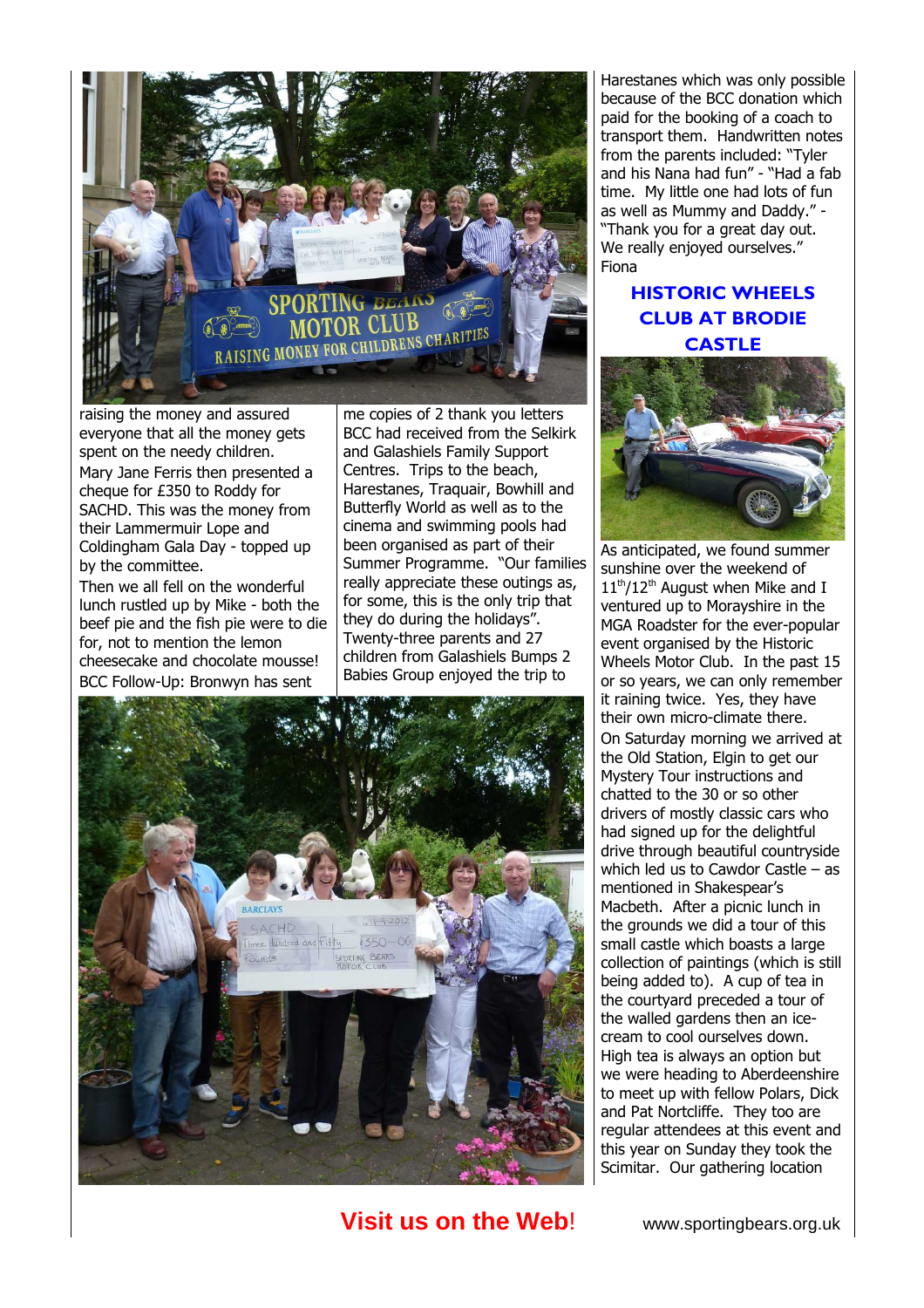was Innes House, deep in the countryside between Elgin and Forres. Over 200 cars and motorcycles assembled in the grounds. After registering for the afternoon display there was lots of time for coffee and chat, a wander round the gardens where interesting sights met the eye, before then admiring the cars. An early lunch was served in a marquee for those who wanted it then it was time to head off on a 25 mile route which took us to Brodie Castle where large numbers of the public were already gathered in eager anticipation. The cars and



motorcycles are arranged along the avenue within the 16 different classes but this year there was a grouping of all MG cars to mark the 50<sup>th</sup> anniversary of the MGB. A splendid sight – although I admit to being biased!

This is such a friendly show with a refreshingly wide range of vehicles on display. Something for everyone to enjoy – and, of course, there is always an ice-cream van! Fiona





TVRs and colour coordinated owners at Knockhill

### **CLASSIC SPEEDFAIR AT KNOCKHILL**

A full report on this event will appear in the next edition of the Polar News. Suffice to say the day was dry and we had 9 shiny cars on the stand. We raised £263 from donations and the sale of bears for CHAS. Many thanks to Andrew Carrie for organising our attendance.

## **CHILDREN'S DREAM RIDES AT AINTREE**



Following a brilliantly successful event last year, North West Bears ran Children's Dream Rides again at Aintree on September 2nd. Bears and guest drivers drove disadvantaged, disabled and unwell children, their carers and parents round the 1.25 mile sprint track. The track is what remains of the circuit which hosted the British Grand Prix on five occasions in the 1950's and 60's, the first being won by Stirling Moss driving for Mercedes in 1955 and the last won by Jim Clark for Lotus in 1962. The circuit runs inside the famous

racecourse and at one point the cars pass quite close to the imposing Grand National fences. These are extremely solid and our genial hosts, the Liverpool Motor Club, were at pains to point out that if you hit one with your car, the fence would win.

The 'summer' of 2012 has spoiled many an event and unlike last year, which was brilliantly sunny, September 2nd. dawned grey and drizzly. Things improved by lunchtime but the unpromising start to the day meant that the numbers of children attending was somewhat reduced, the difficulties of looking after severely disadvantage children being magnified by poor weather. Nonetheless the event was a great success and those attending had a great time. Max Walker drummed up a superb selection of cars, the stars being a Lamborghini Aventador, an open Lola T70 and a Juno track car. The Aventador was a fearsome sight, a sort of Darth Vader on wheels. One small boy was so daunted by its demeanour that he refused to climb aboard.



# **See You Soon!** www.sportingbears.org.uk